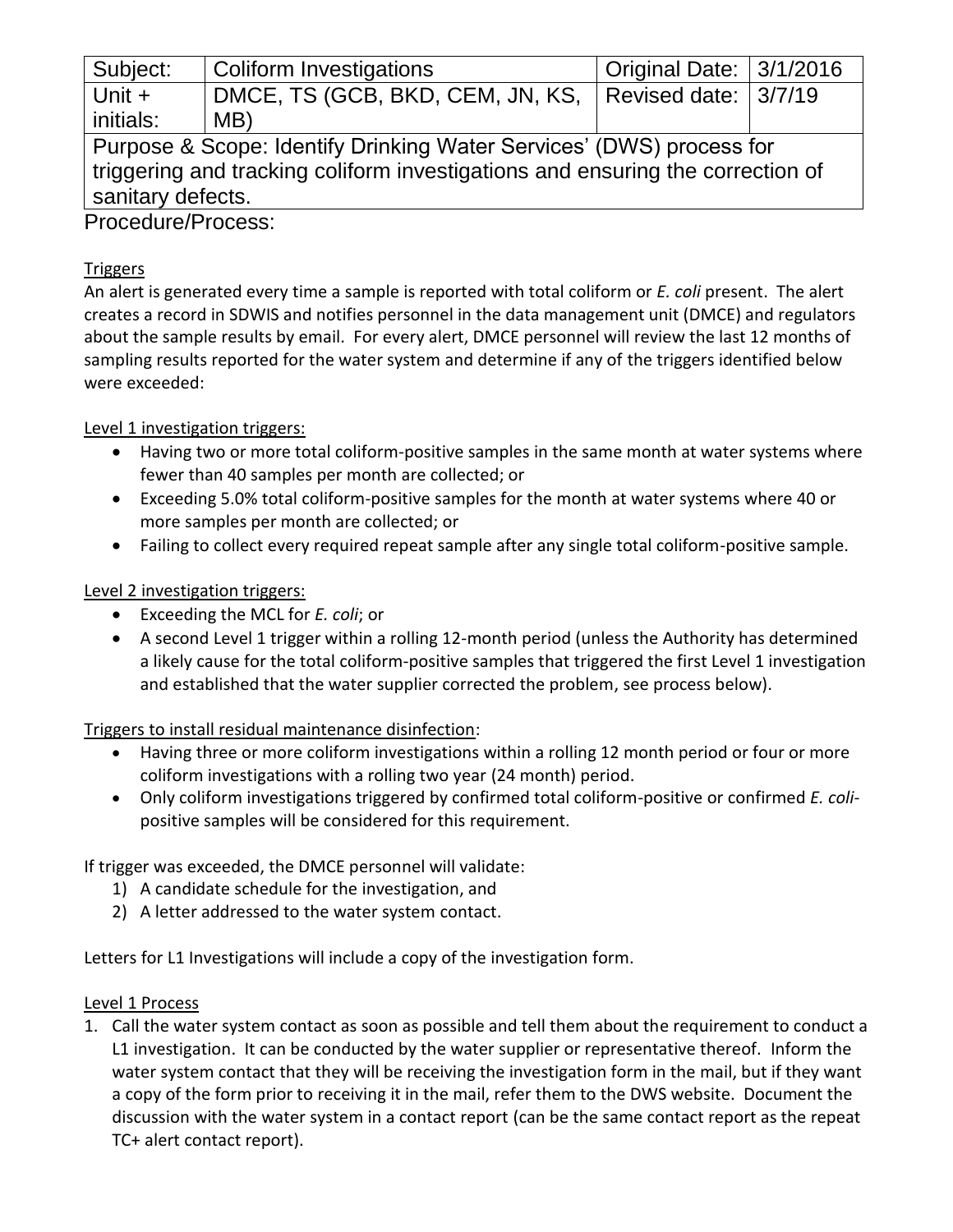- 2. Inform the water system contact that they have 30 days from the date the investigation was triggered (the day the sample results were reported) to complete the investigation, correct any sanitary defects found, and send the form back to the regulatory agency. For sanitary defects found and NOT fixed with the 30 days, the operator must be on an approved schedule correction. **Highlight that the completed form MUST be returned to the regulatory agency within 30 days.**
- 3. When the Level 1 form is received, the regulatory agency will review it for the following:
	- **Completeness**: Did the water system contact fill out the form completely? If not, contact them and request the missing information.
	- **Summary Box (required)**: The water system contact must indicate what they think the problem is that caused the coliform positive(s). The questions on the form are designed so that checking "yes" is "bad". Presumably, if they checked something "yes" somewhere on the checklist, they will implicate it as the possible cause in the "Summary" box. They need to write something in the summary box. If everything on the checklist is checked "no", it is acceptable to indicate that in the "Summary" box (example: "We did not find any sanitary defects. We do not know what they possible cause is").
	- **Corrective Actions box (required, if applicable)**: If they checked "yes" and implicated something as the possible cause in the "Summary" box, they should indicate how they fixed it in the "Corrective Actions" box. Alternatively, they can indicate a future date that it will be fixed (beyond the 30 days they have to complete the Level 1 investigation and turn in the form). The regulatory agency should then determine if the timeframe for correction is reasonable. If not, contact the water system contact to negotiate a mutually agreed upon date for correction.
- 4. Submit the completed form to DMCE as soon as possible by emailing it to [compliance.dw@state.or.us](mailto:compliance.dw@state.or.us) . If all defects have been corrected, DMCE will enter a completion date into SDWIS. If any defects have NOT been corrected, a due date for correction will be entered.
- 5. DMCE will send a reminder email to regulators one week prior to the due date for a sanitary defect that was not corrected at the time of the investigation or prior to the date of the reminder email. Another email will be sent one month after the due date for any sanitary defects that remain uncorrected, reminding the regulator that the defect was not corrected.
- 6. When corrections are made after the form has been submitted, inform DMCE by sending email to [compliance.dw@state.or.us](mailto:compliance.dw@state.or.us) to let them know. They will then close the schedule.
- 7. Inform DMCE at [compliance.dw@state.or.us](mailto:compliance.dw@state.or.us) and submit a contact report if defects identified during the investigation were not corrected according to the approved timeline.

### Level 2 Process:

- 1. Call the water system contact as soon as possible and tell them about the requirement for a Level 2 investigation. Level 2s must be conducted by the regulatory agency (State, County, or Dept. of Ag.). You will need to set up an appointment to meet on-site. If the presence of coliforms have a known cause with future date of correction or a recent site visit has been conducted, the investigation may be done over the phone with operator. Regardless of where the investigation was conducted, the Level 2 investigation form must be completed within 30 days from the date the investigation was triggered, so arrange the site visit as soon as possible. Document the discussion with the water system contact in a contact report (can be combined with the alert follow up).
- 2. Fill out the Level 2 form and note any sanitary defects observed by checking them "yes" and describing the situation or issue in the space provided.
- 3. For any items checked "yes", summarize what you think the cause might be in the "Summary" box. It is acceptable to indicate that a cause is not known if everything is checked "no" on the form.